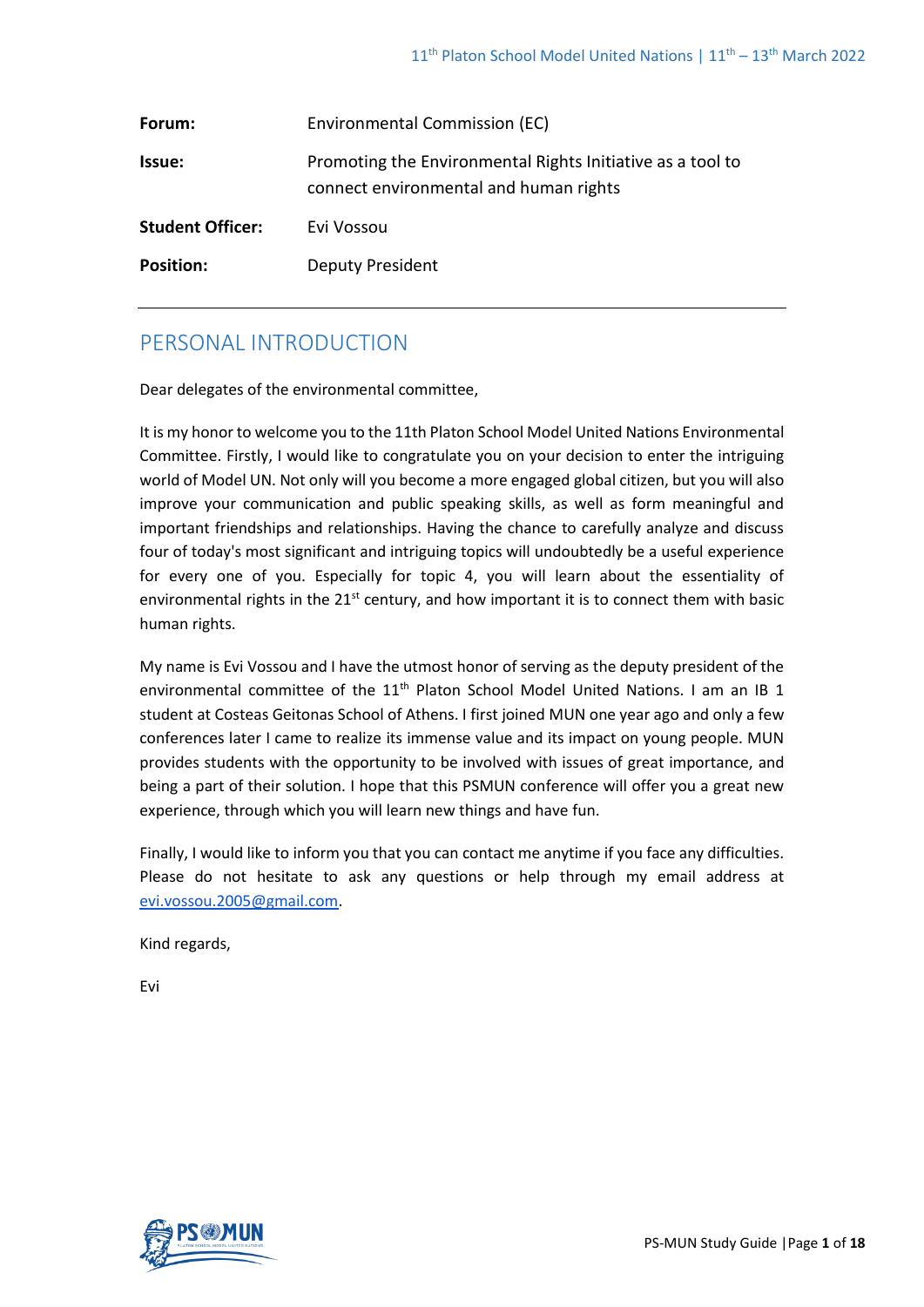# TOPIC INTRODUCTION

Throughout history, and even now, multiple agents such as governments, businesses, and large corporations have violated and continue to violate environmental rights and human rights. Violations of environmental rights, which are an extension of human rights, have severe consequences for both the environment and its people. Environmental rights are vital in today's world for mitigating the consequences of climate change and other environmental challenges. It is crucial for people to realize that environmental rights are the basic human right to live in a clean and sustainable environment, and that they must be safeguarded in the same way that any other human right is. The promotion of the Environmental Rights Initiative is a way for strengthening environmental rights while not interfering with, or abusing human rights.

Nowadays, especially with climate change at its pinnacle, environmental protection is critical, so as to ensure that environmental rights are upheld, in order to accomplish protection. Unfortunately, their violation occurs on a regular basis with no repercussions, which is why the initiative is necessary. The initiative has set some valuable objectives which are to design and implement policy and legal frameworks that effectively and inclusively safeguard environmental rights. Furthermore, this initiative aims to engage companies in assisting them to have a better understanding of their environmental rights duties, and to give advice on how to transit from a compliant culture, to one that promotes environmental rights. Moreover, to support civil society organizations and vulnerable communities, in their efforts to gain access to information on their environmental rights and to cast a light on abuses of those rights. By collaborating with the media in teaching journalists on environmental rights and environmental defenders, will undoubtedly contribute to the preservation of environmental and human rights and minimize the impact of climate change upon the ecosystem as well as people's everyday lives.

# DEFINITION OF KEY TERMS

## Environmental Rights Initiative

The Environmental Rights Initiative is an initiative that marks the next stage in the UN Environment's work on human rights and the environment and that aims in bringing environmental protection closer to the people by aiding state and non-state actors in their efforts to Promote, Protect, and Respect Environmental Rights  $^1$ .

https://www.unep.org/explore-topics/environmental-rights-and-governance/what-we-do/advancingenvironmental-rights/what-1.



<sup>1</sup> Environment, UN. "What Is the Environmental Rights Initiative?" *UNEP*,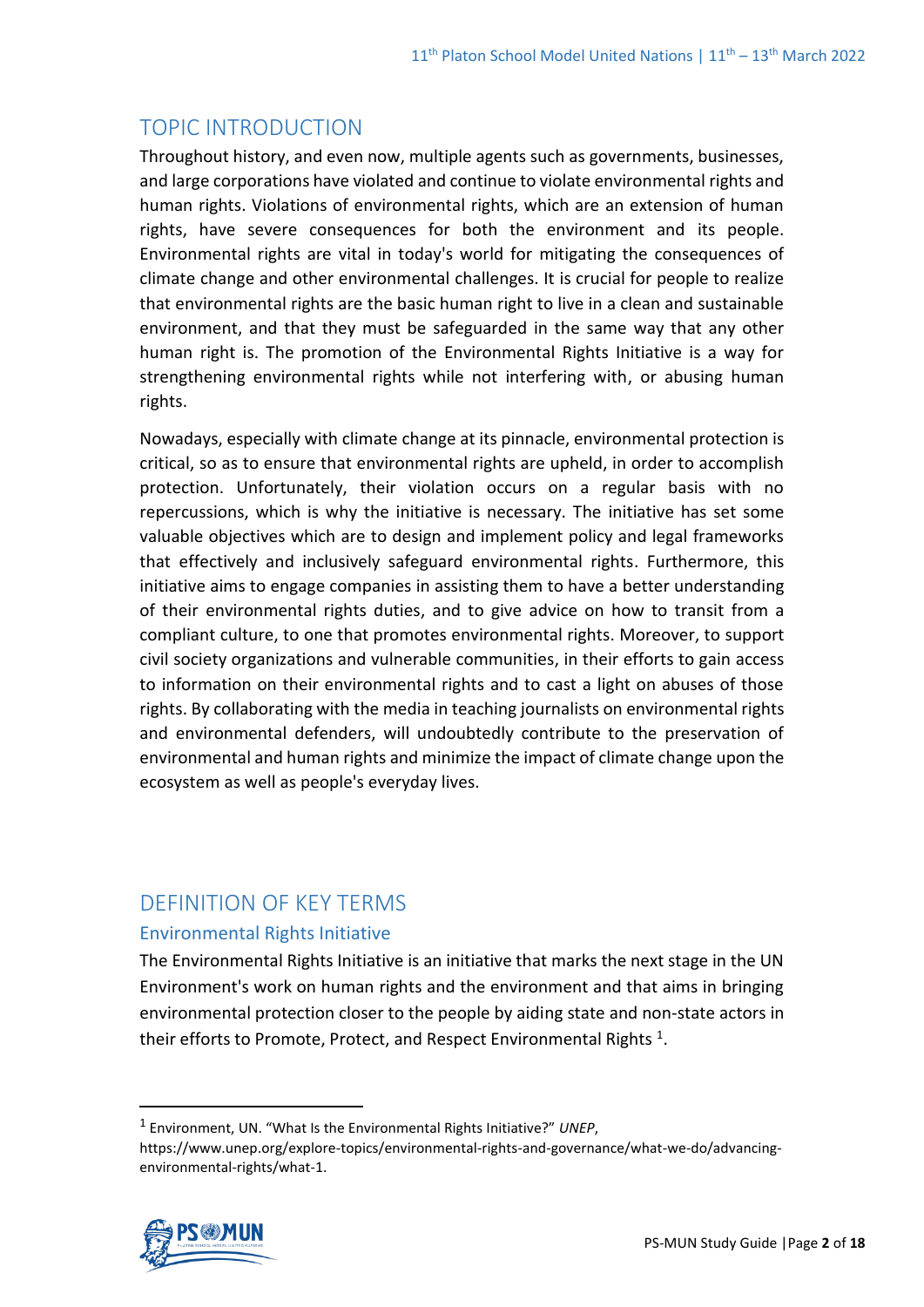### Human Right

Rights considered as essentially belonging to all people.<sup>2</sup>

#### Environmental Rights

Environmental rights involve access to undisturbed natural resources necessary for living, such as land, shelter, food, water, and air and they include more simply ecological rights, such as the right of a certain beetle to live or the right of a person to appreciate a pristine landscape. They also refer to any proclamation of a human right to certain environmental circumstances and they are classified into two categories, the substantive rights and the procedural rights.<sup>3</sup>

### Substantive Rights

Substantive rights are the fundamental rights in which the environment has a direct impact on the right's existence or enjoyment. <sup>4</sup>

### Procedural Rights

Procedural rights specify the procedures to be followed in imposing legal rights and they are the tools used to achieve substantive rights.<sup>5</sup>

#### Clean Water Act

Creates the fundamental structure for controlling pollution releases into US waterways and managing surface water quality requirements.<sup>6</sup>

#### Environmental Violation

When an activity or an existing condition does not comply with environmental law or regulation.<sup>7</sup>

5 "Substantive Due Process." *Ballotpedia*, https://ballotpedia.org/Substantive\_due\_process.

6 *EPA*, Environmental Protection Agency, https://www.epa.gov/laws-regulations/summary-cleanwater-act.

7 "Environmental Violation." *Findlaw*, https://corporate.findlaw.com/law-library/environmentalviolation.html.



<sup>2</sup> "Dictionary by Merriam-Webster: America's Most-Trusted Online Dictionary." *Merriam-Webster*, Merriam-Webster, https://www.merriam-webster.com/.

<sup>&</sup>lt;sup>3</sup>". "Encyclopedia of Science, Technology, and Ethics. . Encyclopedia.com. 24 Nov. 2021." *Encyclopedia.com*, Encyclopedia.com, 19 Dec. 2021, https://www.encyclopedia.com/science/encyclopedias-almanacs-transcripts-andmaps/environmental-rights.

<sup>4</sup> "Substantive Right Definition & Meaning." *Merriam-Webster*, Merriam-Webster, https://www.merriam-webster.com/dictionary/substantive%20right.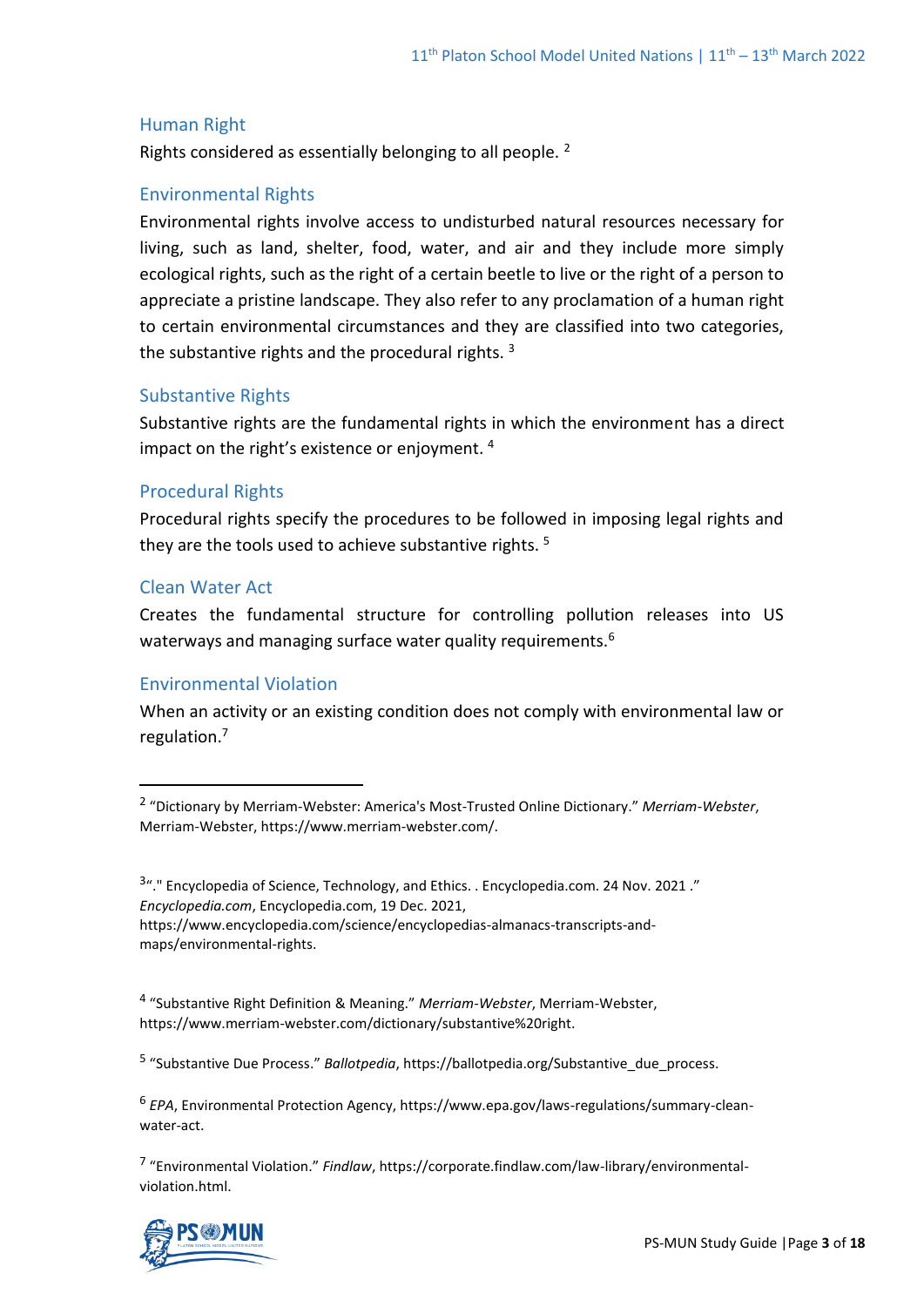### International Environmental Law

International environmental law is a set of agreements and concepts that represent the world's collective effort to manage our transition to the Anthropocene by addressing our most critical environmental issues, such as climate change, ozone depletion, and species extinction<sup>8</sup>

# BACKGROUND INFORMATION

# History of environmental rights and their importance to limiting environmental problems

In recent history, environmental rights are continuously violated and this is of course is one of the main reasons, if not the dominant reason for the existence of climate change and other environmental problems, and it is also why climate change continues to exist. As mentioned above, environmental rights, are an extension of the fundamental human rights that humanity demands and deserves. In addition to having the right to food, clean water, appropriate shelter, and education, having a safe and sustainable environment is critical since all other rights rely on it. There was minimal environmental consciousness prior to the 1960s, and just a few scattered worldwide environmental regulation projects. The unsuccessful London Convention of 1900, which tried to safeguard African wildlife, was one of these. It never entered into force since the required number of parties did not sign it. It was supplanted 33 years later by the London Convention of 1933, which was implemented in most of colonial Africa through the establishment of natural parks and the preservation of species. Other efforts were carried out in solitude throughout those years. However, things began to change in the 1960s, when the people became aware of the threats affecting the globe. To continue, the Stockholm Declaration (1972), a result of the inaugural United Nations Conference on the Human Environment, was the first international document to acknowledge the right to a healthy environment via 26 principles, many of which have played an essential role in the future development of International environmental law (IEL). Principle 21, for instance, reaffirmed one of the pillars of IEL: stating the obligation of guaranteeing that activities under their control do not harm the environment of neighboring states. The Declaration also created the Principle of Cooperation, which is critical in the ongoing growth of IEL, by recognizing that countries must work together to tackle the global issues of our common environment. Also in Stockholm, the United Nations General Assembly established the United Nations Environment Programme (UNEP), which is still the primary

<sup>8</sup> *Americanbar.org*, https://www.americanbar.org/groups/public\_education/publications/insights-onlaw-and-society/volume-19/insights-vol--19---issue-1/international-environmental-law/.

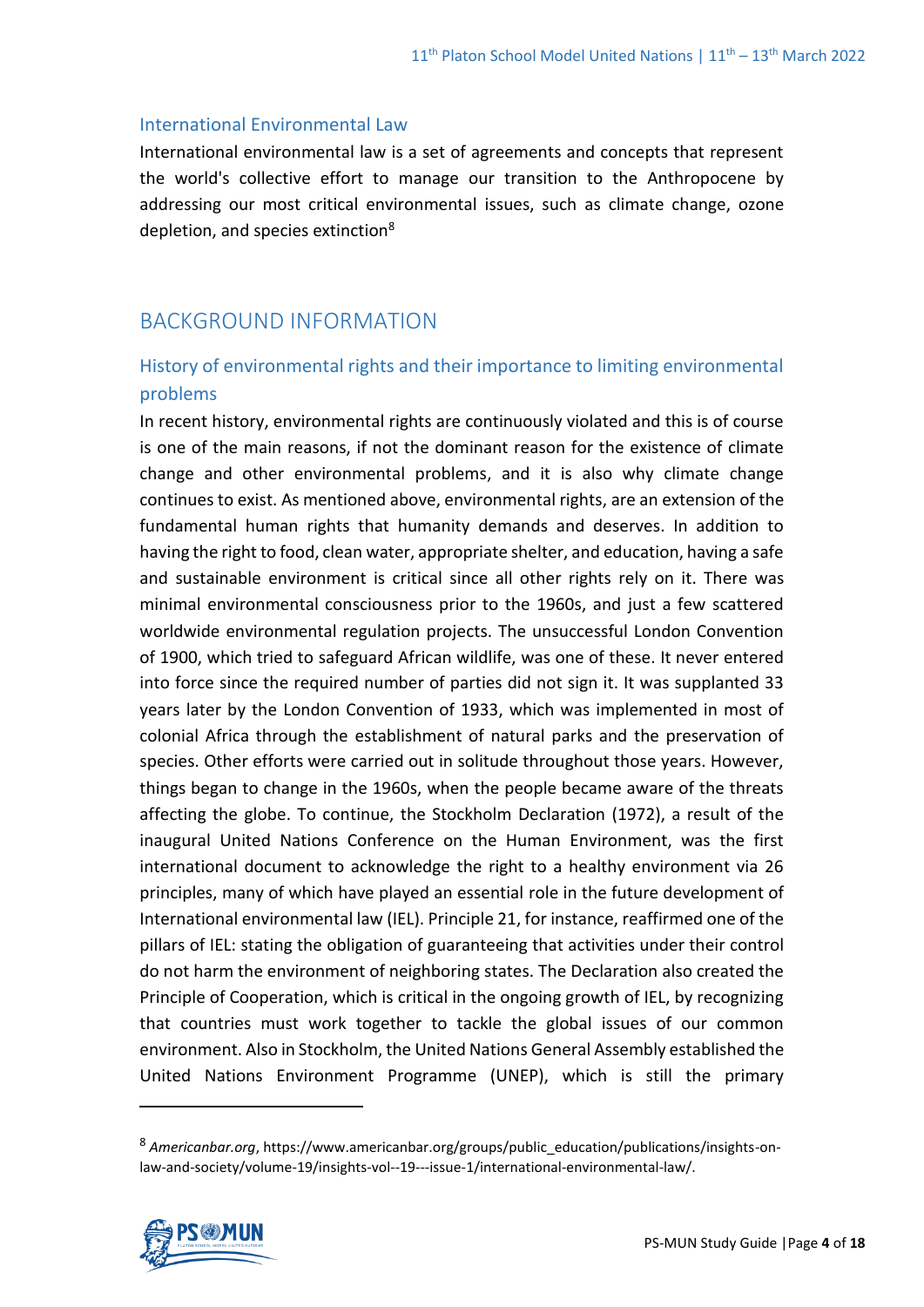organization in charge of environmental issues today. Following Stockholm, national governments began to change: the first green political parties were established, several Ministries of Environment were formed, and a substantial amount of local environmental legislation began to be drafted. After many years, the importance of linking human and environmental rights was acknowledged with the Kyoto Protocol. The Kyoto Protocol on Climate Change was superseded by the Paris Agreement (2016). In this agreement, the signing countries promised to do all necessary to keep the global average temperature from increasing by 2°C, over pre-industrial levels, and ideally to stay below a 1.5°C rise. The preamble recognized the link between human rights and climate change. With practically every country in the world having ratified it, it has enormous potential as an instrument of international law. Nevertheless, despite the efforts to establish a legal framework to support environmental rights and their importance in combating environmental issues, there are many examples that environmental rights have not been respected in the past.

### Human rights and its importance

Human rights have always been of immense importance; without them, many basic principles of human life like fairness, dignity, equality, freedom and respect would have been violated. Hence, establishing a framework through which these principles cannot be overthrown, it is of course crucial because these rights allow people to speak up and protest against poor treatment by a public authority. Nevertheless, human rights have always been violated and they still do. Cases of violations of human rights are racial inequalities, the freedom that the LBGTQ community does not have, the disrespect towards immigrants and other members of the societies and many more. Despite all these violations which mostly involve the humanitarian aspect, it is important to note that human rights are also abused when it comes to environmental problems and climate change. Among others, human rights are also considered, rights to life, health, food, water and sanitation, and it is obvious that without a clean environment, these rights will be violated and if these rights are not respected, then the well-being of people will be at risk because of bad environmental conditions. Thus, it is essential to realize the interconnection between human rights and also the environment.

### Causes of environmental rights violations

As previously said, there have been several instances when environmental rights have been violated by various factors for numerous reasons. One of the reasons that environmental rights are continually violated is a lack of environmental regulations in some countries. It is well understood that humans have the right to live in a healthy environment free of pollution and other environmental issues. Nonetheless, if there is no legal structure to sustain, in some ways, environmental rights, they will continue to be violated, since there are no repercussions to prevent them from doing so. Some countries that lack regulations regarding the environment and more specifically, environmental democracy laws, are Haiti, Malaysia and Namibia. Another reason is

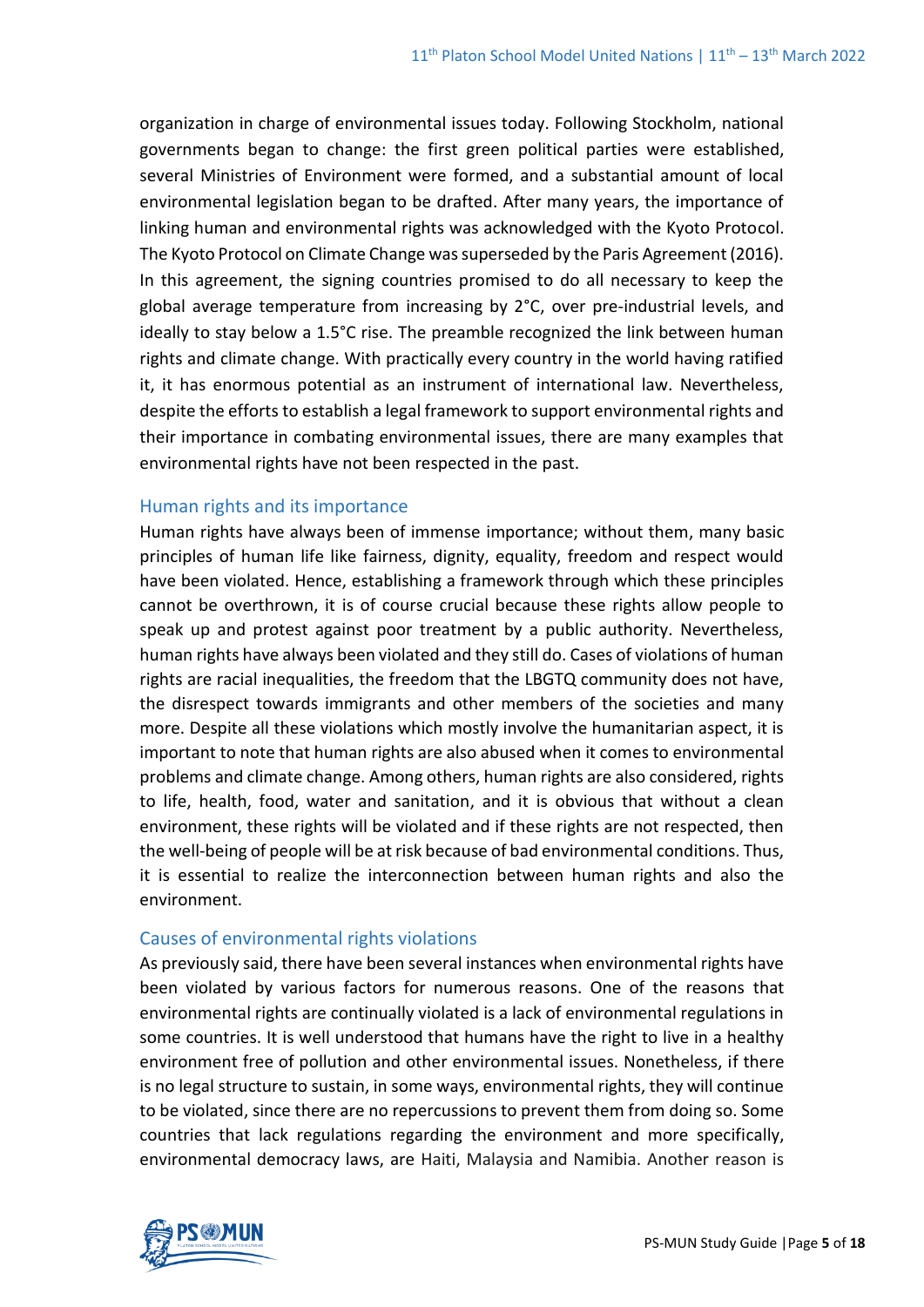the incapability to enforce environmental laws and this is mainly due to the government. To begin with, one of the factors that block the implementation of environmental laws is the poor coordination between the government and the legislative body. These two bodies require perfect cooperation to impose the right laws. Another factor, is the lack of institutional capacity which is the ability of an institution to define and accomplish social and economic goals. Nowadays, some institutions and organizations or even the government, fail to realize the importance of limiting environmental issues and prioritizing it as a goal, so no laws are enforced in accordance with it. In addition, lack of access to information and the marginalization of the involvement of the citizens are the primary causes for incapability of the imposition of environmental laws. Again, because there are no environmental laws, different agents can violate environmental rights because they will not face any punishment. Finally, until implementation and enforcement are enhanced, even the most stringent standards are certain to fail, and the fundamental human right to a healthy environment would go unmet.

### Effects of environmental rights violations

Environmental rights were founded as a way to protect the human right of an individual to live in a healthy and sustainable environment. Hence, these rights provide in a way protection against those who compromise the ability of an individual to live in a clean environment and not have to deal with environmental problems. At this point, it is critical to mention the effects that the abuse of environmental rights will have to both the environment and humans. First and foremost, if environmental rights are violated this means that either an individual or a corporation will in a way contribute to the destruction of the environment. An example of this is when a corporation is emitting greenhouse gasses in the atmosphere. If this is happening then, since the firm will pollute the environment it will remove the right of citizens to live in a clean atmosphere and environment. Thus, when some agents violate environmental rights of humans by destroying the environment, they affect both humans and the environment. From a social standpoint, pollution and other environmental issues can create numerous problems for humans. Firstly, they can create environmental-related illnesses such as cancer, asthma and heart diseases etc. Secondly, it will have severe consequences on factors that directly affect human life such as food, temperature, population density, sound and light. Finally, from an environmental standpoint, it will worsen the already-existing environmental problems.

### Cases Of Violation of human and environmental rights

#### 1 st case

IPC ran a manufacturing unit in Wilmington from 1992 to 2012 that processed discarded oil and hydrocarbon-containing waste water and then sold the reclaimed petroleum to various industries for reuse. IPC acknowledged tampering with monthly test samples needed by CWA to evaluate compliance with permit requirements before discharging into a city-owned sewer. IPC also

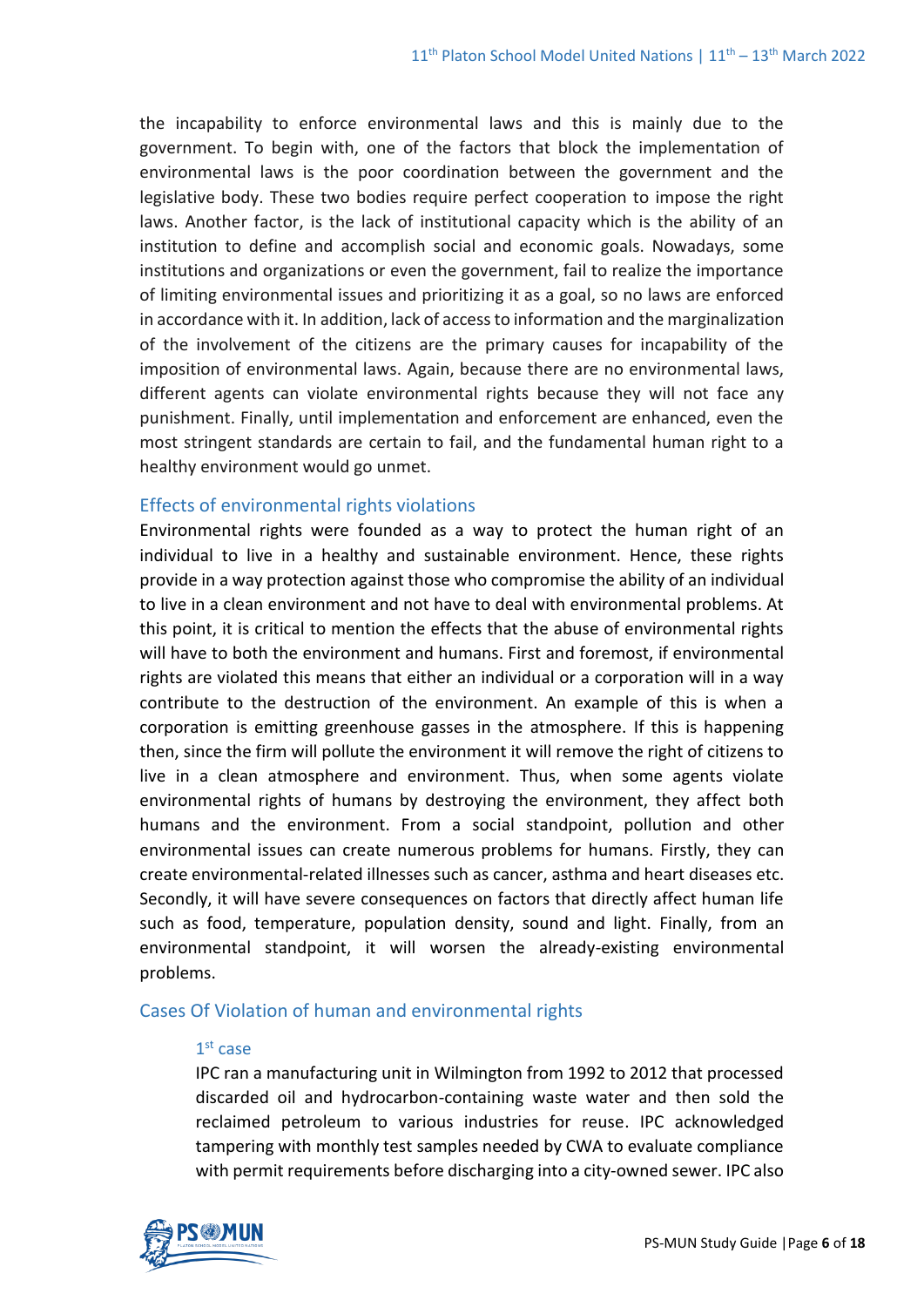confessed that it transported hazardous material for disposal in South Carolina without the requisite manifest in June and July 2012, in violation of the Resource Recovery and Conservation Act. This material comprising IPC, also confessed that it transported hazardous material for disposal in South Carolina without the requisite manifest in June and July 2012, in violation of the Resource Recovery and Conservation Act. This material comprised benzene, barium, chromium, cadmium, lead, tetrachloroethene (also known as PCE), and trichloroethene quantities (also known as TCE) which posed risks both on the health of an individual but also to the environment. The International Petroleum Corporation of Delaware (IPC) was sentenced on February 2, 2017, for the violation of the Clean Water Act, as it had jeopardized the chemical integrity of the nation's water.

### 2<sup>nd</sup> case

On August 18, 2014, Duke Energy spilled over 9,000 gallons of diesel fuel into the Ohio River from its producing site near New Richmond, Ohio. The oil slick on the river spread for roughly 15 miles, necessitating the shutdown of water supply intakes in Northern Kentucky, Greater Cincinnati, and Louisville. On November 22, 2016, Duke Energy Beckjord, LLC officials pleaded guilty to careless discharge of oil in violation of the Clean Water Act. This accident negatively impacted many people, as the residents of both Kentucky and Ohio rely on the Ohio River for drinking water. Thus, the spill of diesel fuel indeed violated the human right to water and sanitation, which was officially recognized on 28 July 2012, through Resolution 64/292 and also the environmental substantive right to have access to clean water without compromising their health. However, Duke Energy compensated more than \$1.2 million to 35 government and private-sector groups for spill-related emergency response and clean-up expenditures. Duke has also dismantled the bulk fuel oil storage tanks implicated in the leak and no longer stocks bulk fuel oil at its facilities, but these actions meant very little to limiting the consequences of the incident.

## 3 rd case

Bayer Group is a German chemical business based in Leverkusen. Human and veterinary medications, consumer healthcare supplies, agricultural chemicals, seeds, and biotechnology products are all part of its business. Bayer Group became the world's largest pesticide and genetically modified seed manufacturer after purchasing agrochemical giant Monsanto for US\$66 billion in 2018. Pesticides harm thousands of individuals in Brazil's rural communities each year. The great majority of Brazil's 900,000 indigenous people from 305 distinct ethnic groups live in these locations. There have been at least 11,000 quilombos in Brazil, an indigenous community of enslaved African heritage, many of whom are directly exposed to Bayer's insecticides. Annually, countless of Brazilian farm workers and residents of rural towns become ill or died as a result of exposure to highly hazardous pesticides. The hazardous spraying of

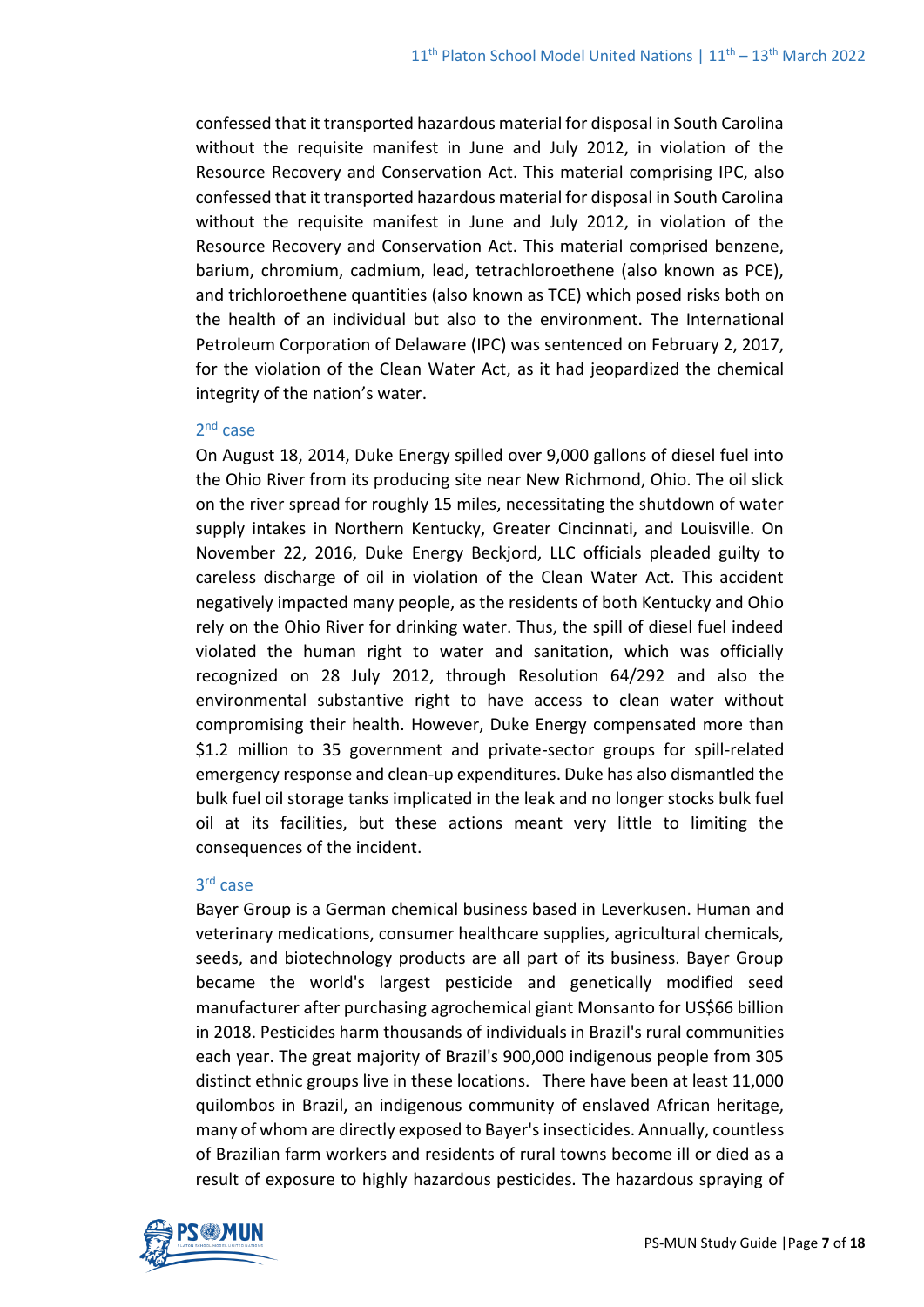agrochemicals has a significant impact on Brazilian biodiversity and animals. Bayer profits from Brazil's lenient pesticide restrictions and contributes to lobbying attempts in approving pesticides that are hazardous to people and the environment.

These incidents demonstrate how corporations consistently disregard the significance of environmental rules and continue to violate them. They are unaware that their acts have a direct influence on humans and the environment. The aforementioned examples also highlight the importance of well-established and explicit environmental rights, even within a legal framework, in order to avoid exploitation.

## The growth of the importance of environmental rights due to climate change and the emergence of the Environmental Rights Initiative

Climate change has increased the significance of environmental rights. People are beginning to deal with a growing number of serious environmental challenges as a result of climate change. Pollution, global warming, deforestation, and public health challenges are just a few of them, all of which can have a direct or indirect influence on humanity. Environmental rights are more important than ever before in order to mitigate the impact of the aforementioned problems on individuals to the greatest degree possible. Due to the numerous harmful effects that some actions of some agents had on the environment, it was essential for something to come up in order to limit and prevent these actions. For this reason, environmental rights have emerged and they have grown very rapidly. Nowadays, environmental rights have risen faster than any other human right and are inscribed in more than 100 national constitutions and courts. At least 44 nations have issued judgements upholding the constitutional right to a healthy environment. Nevertheless, according to Global Witness, around four environmental defenders are murdered each week, with the true number likely being higher. Many more are being harassed, intimidated, and evicted from their homes. In 2017, indigenous and local groups were responsible for 40-50 percent of the 197 environmental defenders were slain. Between 2002 and 2013, 908 persons were killed while safeguarding the environment and land in 35 nations. Furthermore, several nations restricted the activity of nonprofit groups (NGOs). Between 1993 and 2016, for example, 48 nations introduced legislation restricting the operations of local NGOs receiving foreign financing, whereas 63 countries enacted legislation restricting the activities of international NGOs.

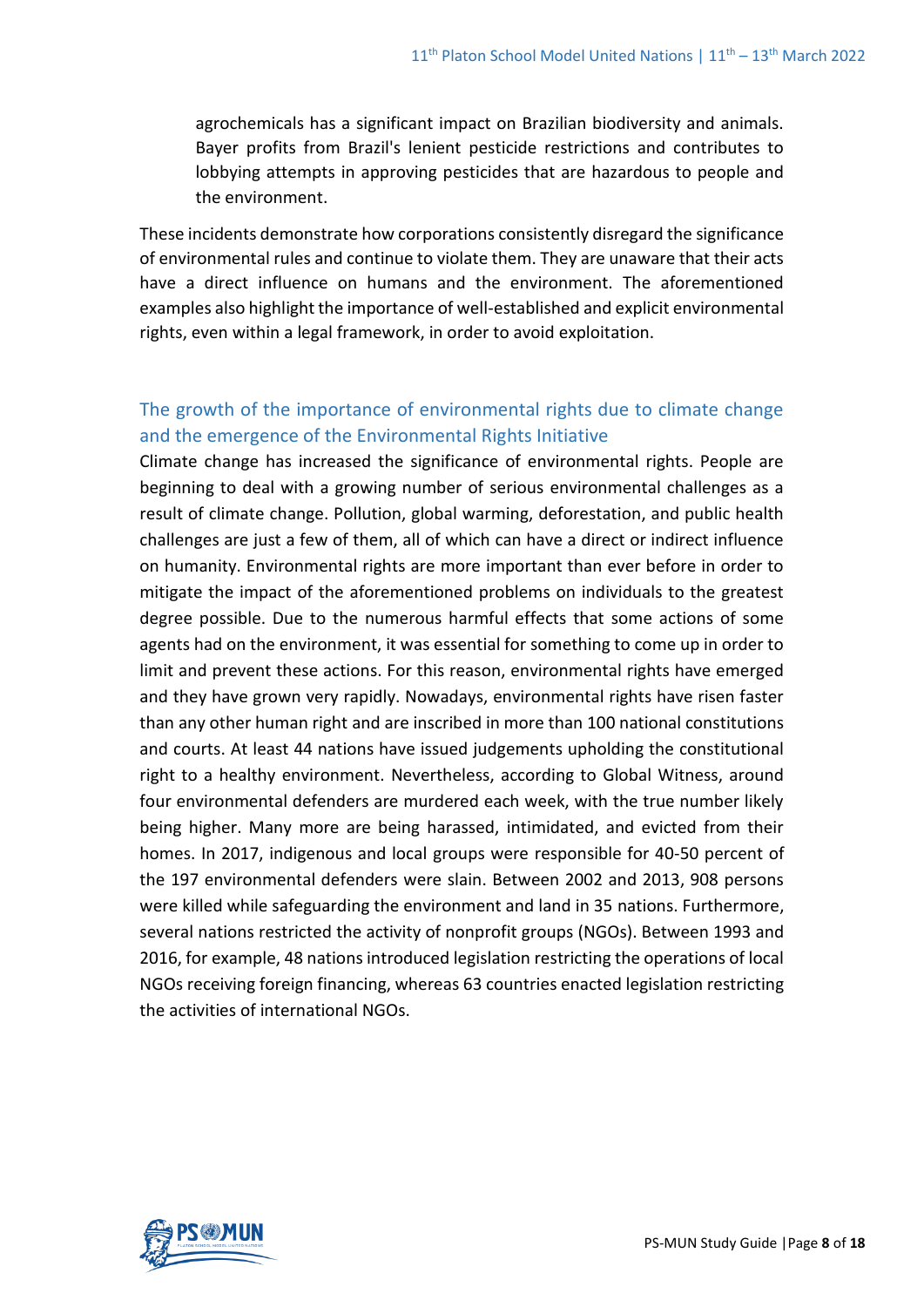| Year | <b>Countries with the constitutionally</b><br>protected right to a healthy environment                                                                                                                                                                                                                                                                                                                                                                                                                                                                                                                                                                                                                                                                                                                                                                                                                                                                                                                                                                      | <b>Countries with constitutional provisions</b><br>for a healthy environment                                                                                                                                                                                                                                                                                                                                                                                                                                                                                                                                                                                                                     |
|------|-------------------------------------------------------------------------------------------------------------------------------------------------------------------------------------------------------------------------------------------------------------------------------------------------------------------------------------------------------------------------------------------------------------------------------------------------------------------------------------------------------------------------------------------------------------------------------------------------------------------------------------------------------------------------------------------------------------------------------------------------------------------------------------------------------------------------------------------------------------------------------------------------------------------------------------------------------------------------------------------------------------------------------------------------------------|--------------------------------------------------------------------------------------------------------------------------------------------------------------------------------------------------------------------------------------------------------------------------------------------------------------------------------------------------------------------------------------------------------------------------------------------------------------------------------------------------------------------------------------------------------------------------------------------------------------------------------------------------------------------------------------------------|
| 2017 | Algeria, Andorra, Angola, Argentina,<br>Armenia, Azerbaijan, Belarus, Belgium,<br>Benin, Bolivia, Brazil, Bulgaria, Burkina Faso,<br>Burundi, Cabo Verde, Cameroon, Central<br>African Republic, Chad, Chile, Colombia,<br>Comoros, Congo, Costa Rica, Côte d'Ivoire,<br>Czech Republic, Democratic Republic of<br>the Congo, Dominican Republic, Ecuador,<br>Egypt, El Salvador, Ethiopia, Fiji, Finland,<br>France, Gabon, Georgia, Greece, Guinea,<br>Honduras, Hungary, Indonesia, Iraq, Jamaica,<br>Kenya, Kyrgyzstan, Latvia, Maldives, Mali,<br>Mauritania, Mexico, Mongolia, Montenegro,<br>Morocco, Mozambique, Nepal, Nicaragua,<br>Niger, Norway, Paraguay, Peru, Philippines,<br>Portugal, Republic of Korea, Republic<br>of Moldova, Romania, Russia, Rwanda,<br>Sao Tome and Principe, Senegal, Serbia,<br>Seychelles, Slovakia, Slovenia, Somalia,<br>South Africa, South Sudan, Spain, Sudan,<br>The former Yugoslav Republic of Macedonia,<br>Timor-Leste, Togo, Tunisia, Turkey,<br>Turkmenistan, Uganda, Ukraine, Venezuela,<br>Viet Nam | Afghanistan, Albania, Australia, Austria,<br>Bahrain, Bangladesh, Belize, Bhutan,<br>Cambodia, China, Croatia, Cuba, Democratic<br>People's Republic of Korea, Equatorial<br>Guinea, Eritrea, Estonia, Eswatini, Gambia,<br>Germany, Ghana, Guatemala, Guyana,<br>Haiti, India, Iran, Italy, Kazakhstan, Kuwait,<br>Laos, Lesotho, Lithuania, Luxembourg,<br>Madagascar, Malawi, Malta, Mauritius,<br>Micronesia, Myanmar, Namibia,<br>Netherlands, Nigeria, Oman, Palau, Panama,<br>Papua New Guinea, Poland, Qatar, San<br>Marino, Sri Lanka, Suriname, Sweden,<br>Switzerland, Syria, Tajikistan, Tanzania,<br>Thailand, United Arab Emirates, Uruguay,<br>Uzbekistan, Vanuatu, Yemen, Zambia |

*Figure 1: Country status upon the environmental rights <sup>9</sup>*

Despite the emergence of environmental rights, which was crucial in limiting climate change and other problems, the Environmental rights initiative also emerged, with the sole purpose of protecting the environment. On Tuesday, March 6th, 2018, the UN launched the Environmental Rights Initiative in Geneva. The Environmental Rights Initiative is considered to be the next step in the UN Environment's work on human rights and the environment and its aim is to bring environmental protection closer to people. The initiative will , by creating legal and policy guidance on environmental rights, strengthen its legal support to all actors in understanding and executing environmental rights duties, create the necessary informative and training resources, as well as opportunities, at the global, regional, and sub-regional levels to contribute to enhance understanding of growing environmental rights challenges among all parties, build and lead a wide coalition of partners to exchange information, pool resources and knowledge, and work together to protect environmental rights and lastly, contain and administer a collection of online information on environmental rights. The resource platform will feature an environmental rights database, information distribution indicating where and how to get legal help (including pro bono legal services), and training to collect and disseminate environmental legal knowledge and tools, notably on environmental rights. So far, the effects of this initiative have not been very impactful. However, it has strengthened access to environmental rights information, aided governments in meeting their environmental

<sup>9</sup> Environment, UN. "What Are Your Environmental Rights?" *UNEP*, https://www.unep.org/exploretopics/environmental-rights-and-governance/what-we-do/advancing-environmental-rights/what-0? ga=2.88035934.795232204.1639845307-203893557.1638571309.

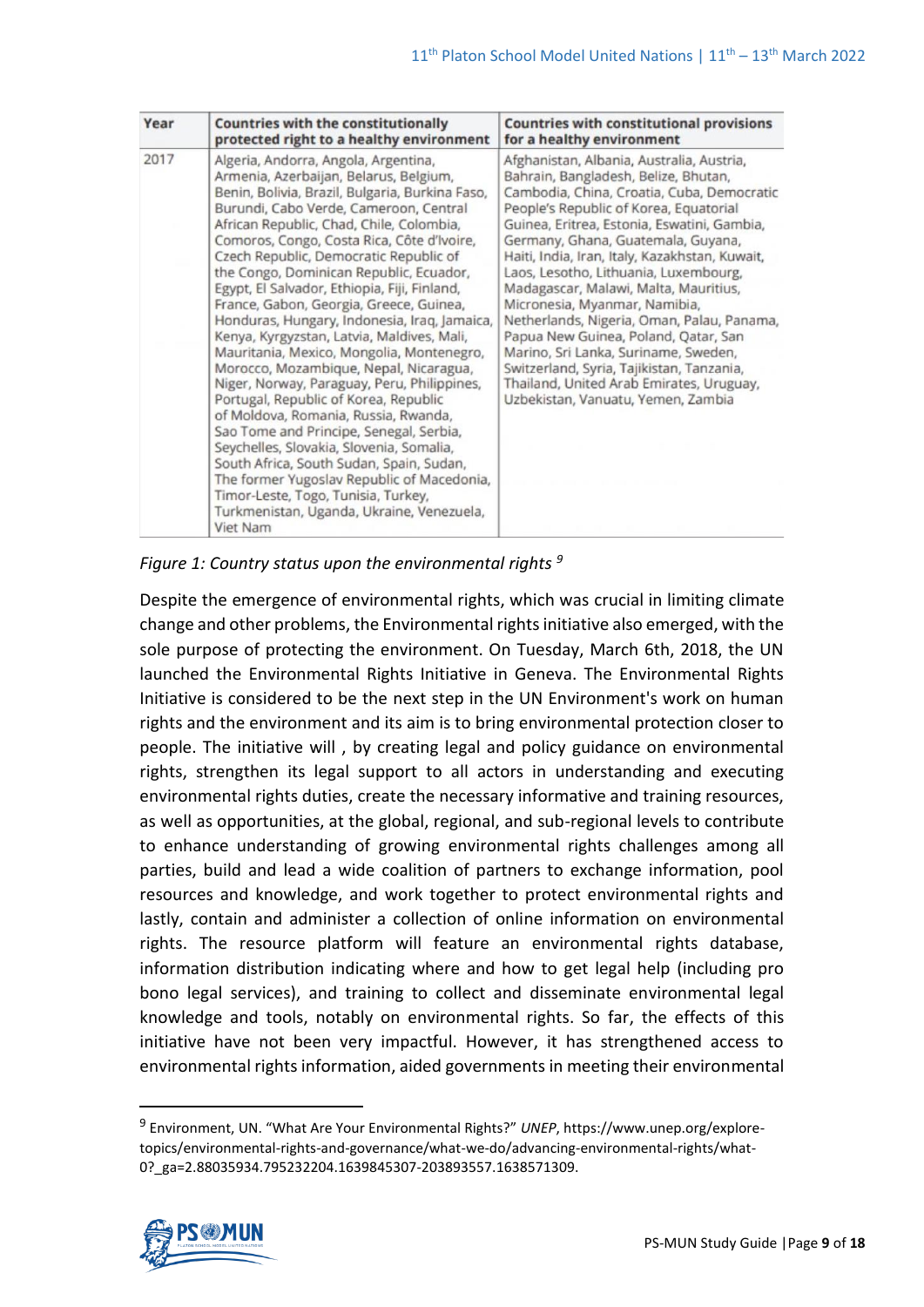duties, helped enterprises move beyond a compliance attitude, and given legal and technical assistance. In addition, it has enhanced environmental rights knowledge among those on the front lines of environmental protection and created resources for them and others to use, promoted the realization of rights and the fulfillment of environmental duties and improved its legal support to all parties in understanding the law. Nevertheless, what this initiative has not accomplished yet is to connect environmental and human rights. It is important to mention that unlike the human right to a healthy environment, which seeks to provide a human-centric recognition that humans are dependent on the environment and thus deserve a right to a healthy environment, the environmental rights recognize that environmental values have inherent rights that exist independently of any reliance we may have on them for our survival. Hence, the connection that should be made by the initiative, in order for this aim to be possible in the near future, environmental rights need to provide a humancentric recognition, meaning to acknowledge that these rights are essential for humans' survival. In this way, environmental rights will be more respected and less violated, which is critical for the protection of the environment.

# MAJOR COUNTRIES AND ORGANIZATIONS INVOLVED

### European Union

Despite the fact that decreased pollution has considerably improved the quality of Europe's air and water, soil function loss, land degradation, and climate change continue to be key problems that the European Union needs to face. The consequences of the aforementioned issues are predicted to worsen in the future, and the fundamental causes of biodiversity loss are expected to endure. Nevertheless, the European Union has made many attempts to mitigate the effects of environmental issues and take action in accordance with it. Climate policy in the EU directs regional and national efforts to reduce and adapt to climate change. This climate policy is based on the United Nations Framework Convention on Climate Change, the Kyoto Protocol, and the Paris Agreement. The EU's climate policy is centered on emissions trading, national objectives for sectors, not subject to carbon trading, and the EU Adaptation Strategy. In addition, the EU is an active participant in international climate discussions and the main financier of climate-related policies in poor nations. The EU has pledged to cut greenhouse gas emissions by 55% by 2030 compared to 1990 levels. This is also the EU's obligation to the UN Convention on Climate Change Secretariat under the Paris Agreement. Furthermore, the EU's goal is to become the first climate-neutral continent by 2050. As can be easily deduced, the European Union has made many attempts to mitigate the effects of climate change. Nevertheless, it hasn't attempted to impose legislation in regards to environmental rights. That is the reason why many companies are able to cause environmental problems that directly impact humans. If the EU passed a human rights and environmental legislation, companies would be required to ensure that environmental rights are respected. Additionally, even though

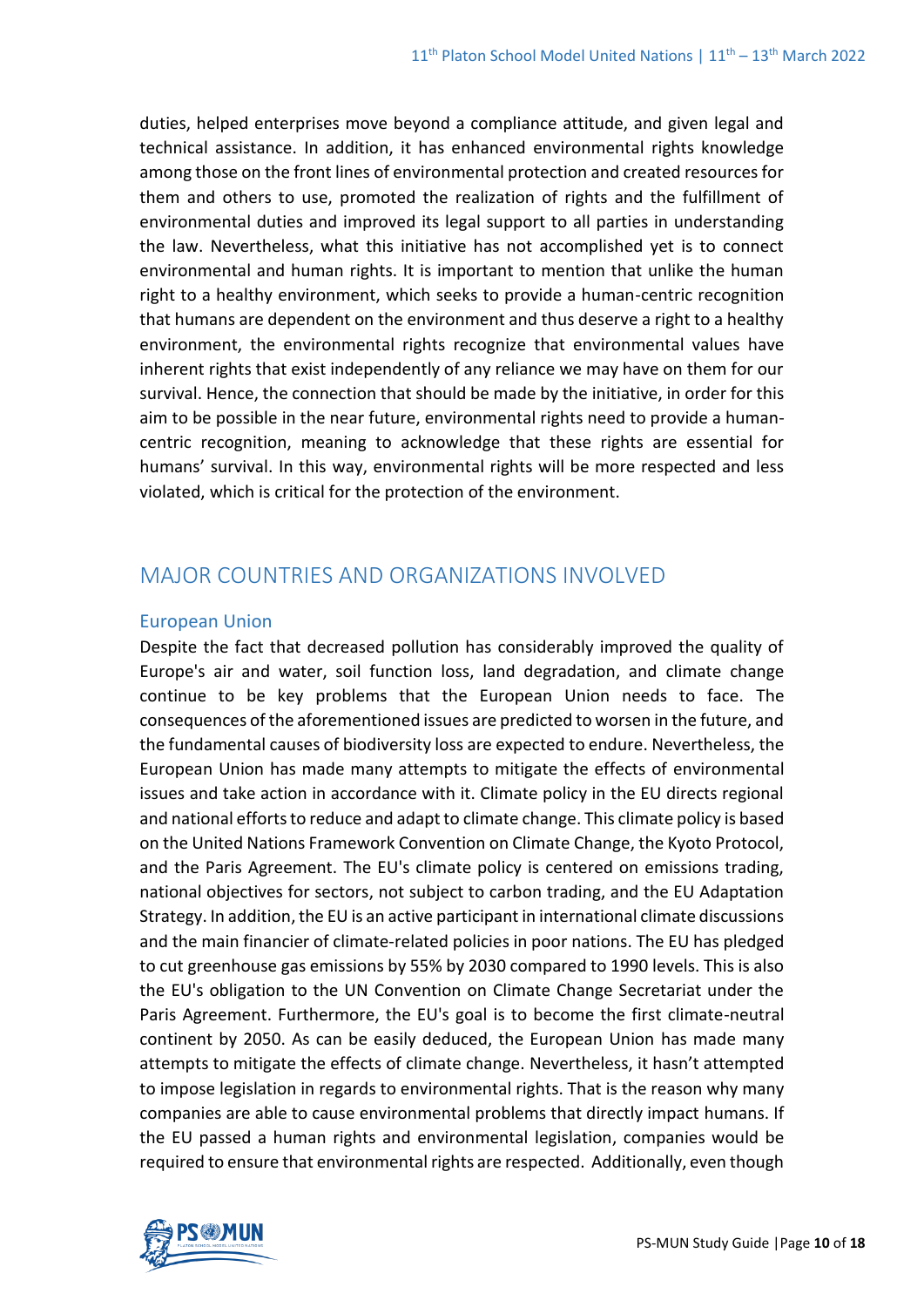the European Union is an environmentally friendly union, yet lenient with its environmental policy, and contributes to limiting environmental problems, it has not yet taken any action in accordance with the aims that the Environmental Rights Initiative has and it has not properly managed to connect human rights with environmental rights.

### African Union

Land degradation, deforestation, biodiversity loss, and acute susceptibility to climate change are among the significant environmental concerns confronting Africa. Generally, the countries of Africa belong to the part of the world that is experiencing environmental problems to the greatest extent. Despite the numerous problems that the continent of Africa is currently facing, the African Union is determined to mitigate the effects and raise people's standard of living. Taking this into consideration, African Union focuses on advancing Africa's Climate Change Agenda, including assistance for African climate change discussions at the global level, by facilitating effective coordination around the African Common Position on Climate Change and the development of an African Climate Change Strategy, increasing Member States' and RECs' access to near-real-time environmental, natural resource, and climate data for policy and decision-making, as well as planning process, by improving Africa's exploitation of earth observation technologies through the implementation of the Monitoring for Environment and Security in Africa (MESA) program, formerly known as the African Monitoring of the Environment for Sustainable Development (AMESD) Program. Operationalizing the Monitoring for Environment and Security in Africa (MESA) program (ClimDEV Africa), improving Member States' capacity to enhance their performance in carrying out their commitments and reaping the advantages of Multilateral Environmental Agreements (MEAs), attempting to implement the Great Green Wall for the Sahara and Sahel Initiative (GGWSSI), as attempts of mitigating land degradation and desertification, and lastly promoting the African Water and Sanitation Agenda via fulfillment of the Sharm El-Sheikh Commitments on Water and Sanitation and support for Water Basin activities<sup>10</sup>. Finally, despite the AU's efforts to alleviate the impact of environmental concerns, it has yet to take any action in accordance with the Environmental Rights Initiative, which may be the reason why African nations are unable to truly progress. Despite their importance, African countries have a long history of breaching environmental rights.

### USA

During recent years, humans have wreaked havoc on natural resources and interjected themselves into atmospheric activity. The United States of America, being the world's third-largest country, has emerged as one of the most severely affected regions by environmental concerns and difficulties, which bring the immediate need for attention and solutions. Contaminated soil, air pollution, water pollution, water

<sup>10</sup> "Sustainable Environment." *Sustainable Environment | African Union*, 19 Sept. 2020, https://au.int/en/directorates/sustainable-environment.

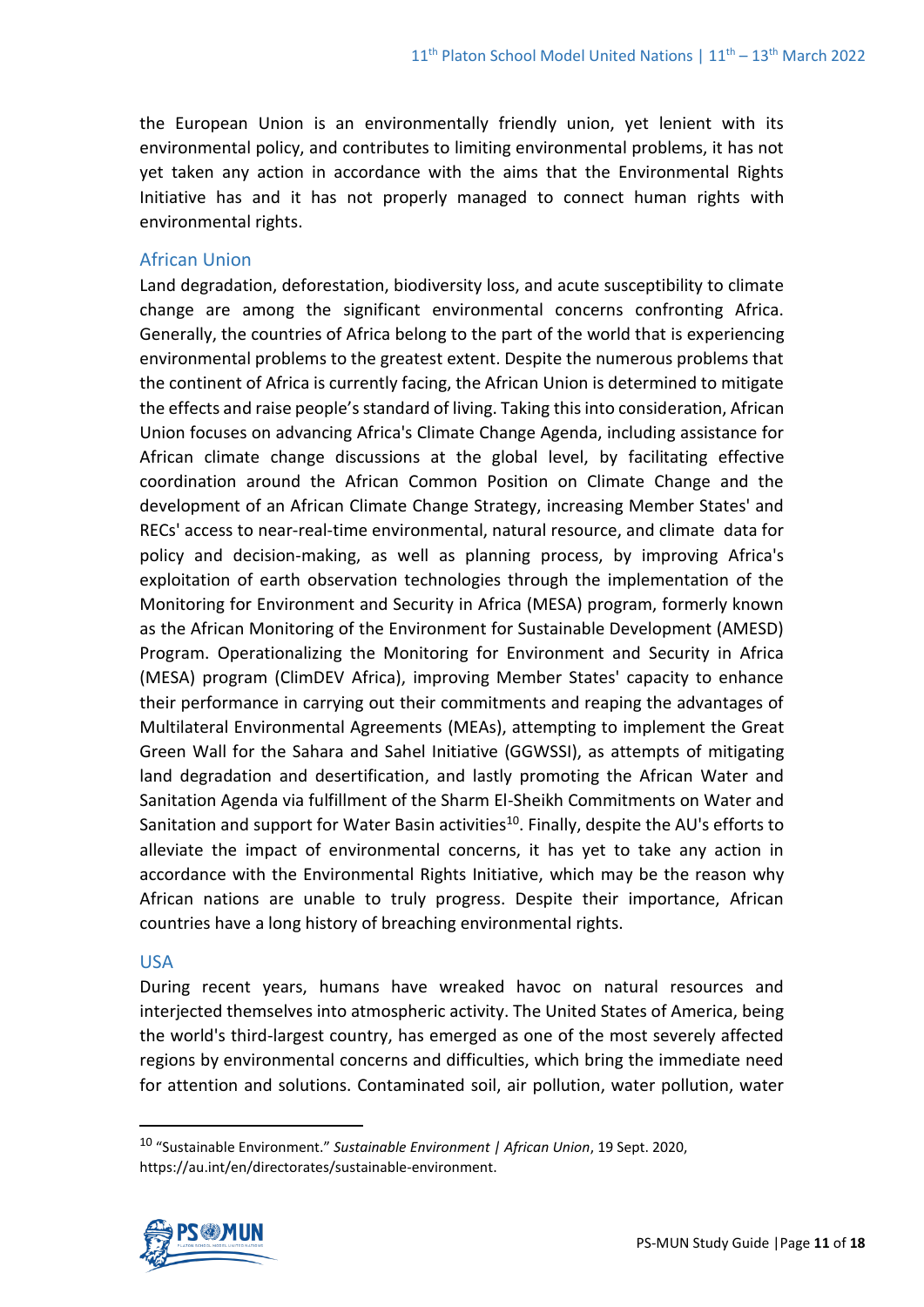disposal and climate change are the major environmental issues that the country is currently facing. Numerous are the factors that are responsible for the causation of the abovementioned problems, including, as one of them, and perhaps the most crucial, the violation of environmental and human rights. In the US, it is quite common for large firms to violate environmental rights (1st, 2nd case in the background information). However, the government has established a strong environmental policy, which makes it difficult for different factors not to follow environmental and human rights. More specifically, the most effective pieces of environmental legislation are the Clean Air Act, the Montreal Protocol and the Clean Water Act, which prevent more air and water pollution and deplete the Ozone Layer. In fact, to understand how important these policies are in mitigating the effects on humans, skin cancer affects 1.5 million people in the United States, cancer claims the lives of 330,000 people, cataracts affect 129 million people worldwide. According to the Institute for Governance & Sustainable Development, the world is avoiding a count of human misery by following this pact. Even though the impact of the environmental legislation is massive, work needs to be done. There are still numerous violations of environmental and human rights by companies, which cannot be stopped or punished through legislation. Consequently, a crucial measure for the USA is to establish even more legislation that will restrict agents from harming the environment and the quality of life of humans. Another measure for the country is to finally recognize, in practical ways, the intent to actually implement laws, relating to the importance of environmental and human rights. Finally, the USA is, nevertheless, one of the many countries that have not acted on the Environmental Rights Initiative.

#### Japan

Japan's rapid development, some years ago, came with many environmental issues which now affect the Japanese society. The most severe are waste management, the effects of global warming, air pollution, the diminishing coral reef, radioactive waste from nuclear power plants and fishery. Despite the fact that Japan has become a cleaner and more eco-friendly country in recent decades, the country's corporate, agricultural, and industrial operations continue to contribute to a wide range of environmental challenges. Additionally, Japan has set many regulations and restrictions in order to limit the impact of the aforementioned issues. Some policies and regulations are the Basic Environment Law and the Basic Environment Plan, Air Pollution Control Act, Automobile NOx/PM Act, the Water Pollution Control Law and the Law concerning Special Measures for the Preservation of Lake Water Quality. In general, Japan has numerous laws and regulations and they are very strict, especially concerning air pollution, and they are all essential in combating these issues. Japan has no cases in which the environmental and human rights were directly violated. Nevertheless, Japan's air pollution is getting worse and worse. In fact, according to World Health Organization guidelines, Japan's air quality is deemed highly dangerous. The latest available statistics show that the country's annual mean PM2.5 concentration is 12 g/m3, which is higher than the recommended level of 10 g/m3. This actively demonstrates that the atmosphere that citizens of Japan live in is unsafe and

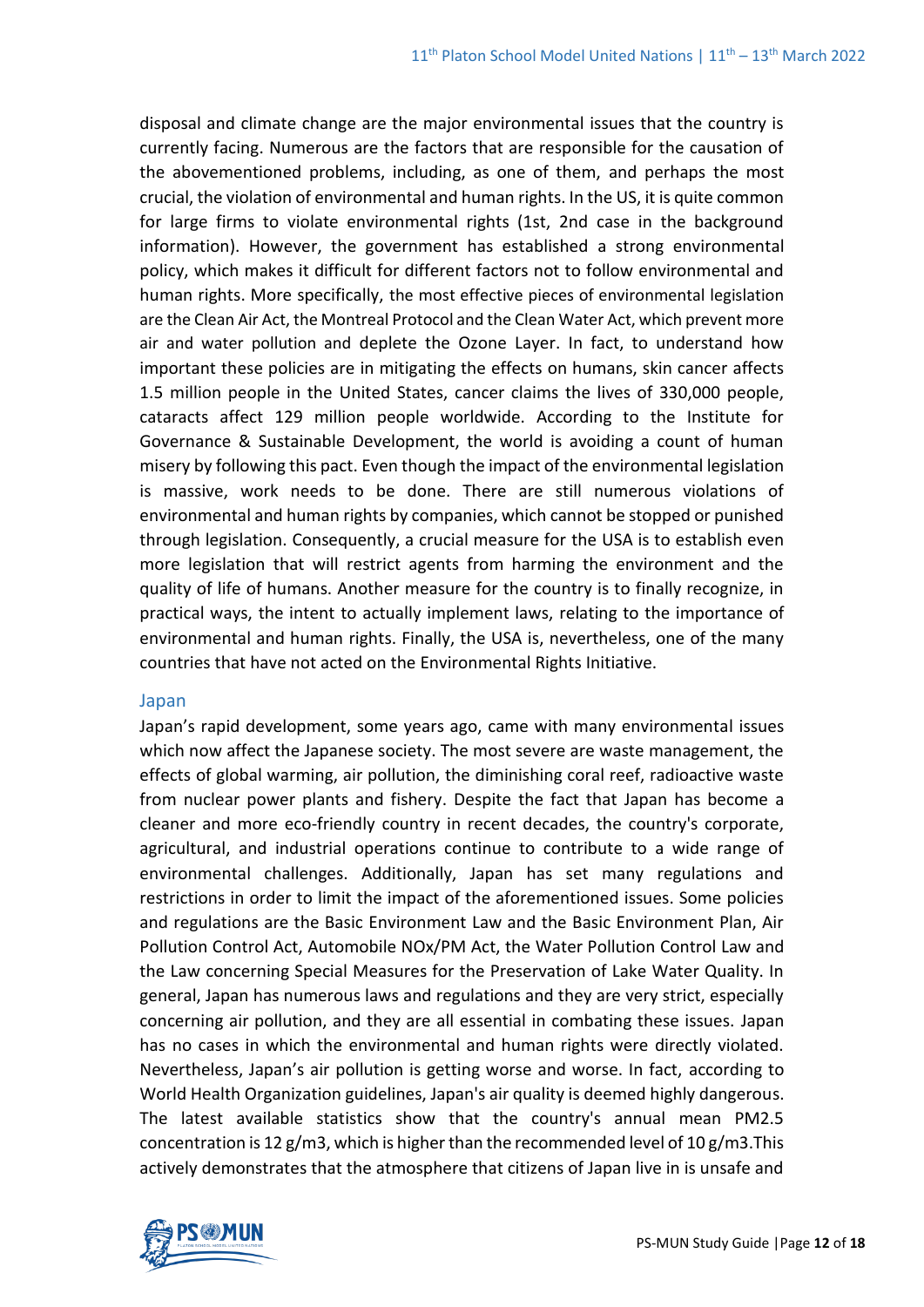it might cause them health problems. Thus, considering these data, the environmental right of people to live in a healthy environment is violated and the human right is violated, even in an indirect way. In the case that environmental rights were supported from the legal framework, less violations would have taken place and the environmental issues, especially air and water pollution, would have been limited to a certain extent. Unfortunately, despite Japan's will to fight climate change, and all the legislation it tries to implement, Japan has not yet taken any measures in order to protect neither the environmental rights nor human rights. As far as the Environmental Rights Initiative is concerned, Japan is not acting in its accordance, something that does not favor the situation this country is in.

#### India

For India, environmental issues are a great challenge. Water, air and solid waste pollution, erosion of sands and greenhouse gas emissions are the issues India has to face. In fact, India is one of the world's largest emitters of carbon dioxide. The environment and the citizens have already suffered greatly as a result of the fast growth of industrialization and human needs. Fortunately, India's constitutional framework is able to recognize the need of environmental preservation and conservation, as well as the sustainable use of natural resources. Environmental regulations in India place a high value on maintaining an ecological balance in the environment by protecting the country's forests and animals. Some of the most important legislations that have been established to solve environmental issues are the National Green Tribunal Act, the Air (Prevention and Control of Pollution) Act, the Environmental Protection Law and the Hazardous waste management regulations. These measures are really effective in tackling the issue to some extent. In fact, India belongs to the small number of countries that have imposed a measure to enforce legal rights relating to the environment. To be more specific, the National Tribunal Act ensures the effective and timely resolution of matters involving forest conservation, environmental preservation, and the enforcement of any environmental legal right. In addition, the Act provides adequate compensation and relief for losses of individuals and property, as well as related problems. The Act contains relevant sections regarding the tribunal's jurisdiction, powers, and processes, as well as consequences for violations. As it seems, with this law not only environmental and human rights are backed by legislation, but those who violate them will deal with severe consequences. This definitely will discourage firms and large corporations from abusing human and environmental rights and this will lead to diminishing their violation. It is really helpful that India has, through this law, managed to connect the environment and human rights, and it is clearly contributing in mitigating the environmental issues. Nevertheless, one of the key causes of illness, health problems, and long-term livelihood impacts in India, is environmental challenges. This is an indication that more active and strict measures and policies need to be established regarding the environment. Lastly, in terms of the Environmental Rights Initiative, India is not exactly operating in line with it. However, the implementation of the National Green Tribunal Act is a good step towards it.

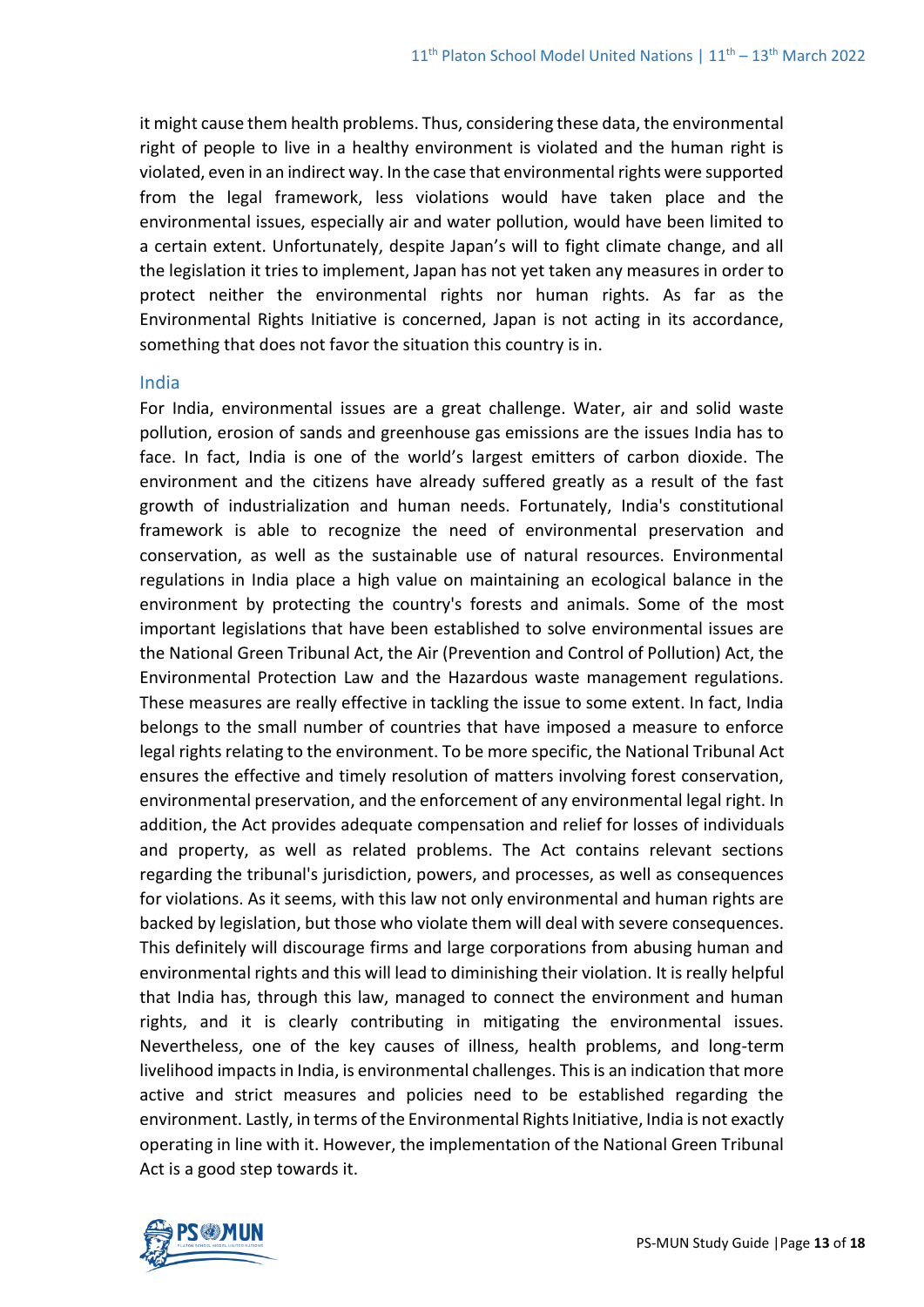| Date of Event                                 | <b>Description of event</b>                                     |  |
|-----------------------------------------------|-----------------------------------------------------------------|--|
| 5 <sup>th</sup> -16 <sup>th</sup> June 1972   | UN Conference on the Human Environment                          |  |
| 3rd -14 <sup>th</sup> June 1992               | United Nations Conference on Environment and Development        |  |
| 23rd - 27 <sup>th</sup> June 1997             | General Assembly Special Session on the Environment             |  |
| 11 December 1997                              | Kyoto Protocol                                                  |  |
| 25 June 1998                                  | The United Nations Economic Commission for Europe (UNECE)       |  |
|                                               | Convention on Access to Information, Public Participation in    |  |
|                                               | Decision-Making and Access to Justice in Environmental Matters  |  |
| 25 <sup>th</sup> - 27 <sup>th</sup> September | UN Sustainable Development Summit for the adoption of the post- |  |
| 2015                                          | 2015 development agenda                                         |  |
| 15th December 2015                            | Paris Agreement                                                 |  |
| 4th March 2018                                | Escazú Agreement                                                |  |
| 3rd December 2018                             | 37th session of the UN Human Rights Council-Creation of ERI     |  |

# TIMELINE OF EVENTS

# PREVIOUS ATTEMPTS TO SOLVE THE ISSUE

Throughout history, there were many attempts to connect environmental and human rights with the sole purpose of limiting the effects of climate change.

## Aarhus Convention

The Aarhus Convention was one of them, which established a link between environmental and human rights, recognized the responsibility to future generations and specified that only by involving all stakeholders can sustainable development be realized and linked a connection between government accountability and environmental preservation. The convention was accepted on June 25, 1998, at the Fourth Ministerial Conference in the Danish city of Aarhus as part of the "Environment for Europe" initiative which went into effect on October  $30<sup>th</sup>$ , 2001. The Aarhus Convention guaranteed a number of environmental rights for the general public. Parties to the Convention were expected to adopt the appropriate arrangements to ensure that public authorities contribute to the realization of these rights. The Convention stated that everyone has the right to obtain environmental information held by public agencies. This can contain information on the status of the environment, but also on policies or actions implemented, or on the state of human health and safety where the state of the environment can have an impact. Applicants have the right to access this information within one month of making the request and without having to explain why they need it. Furthermore, under the Convention, public agencies were required to actively distribute environmental information in their possession. It also provided the right to have a say in environmental decisions. Public authorities were to make arrangements for the public affected and environmental non-governmental organizations to comment on, for example, proposals for projects affecting the environment or plans and programs relating to the environment, with these comments to be taken into account in decision-making and information provided on final decisions and the reasons for them and the right to

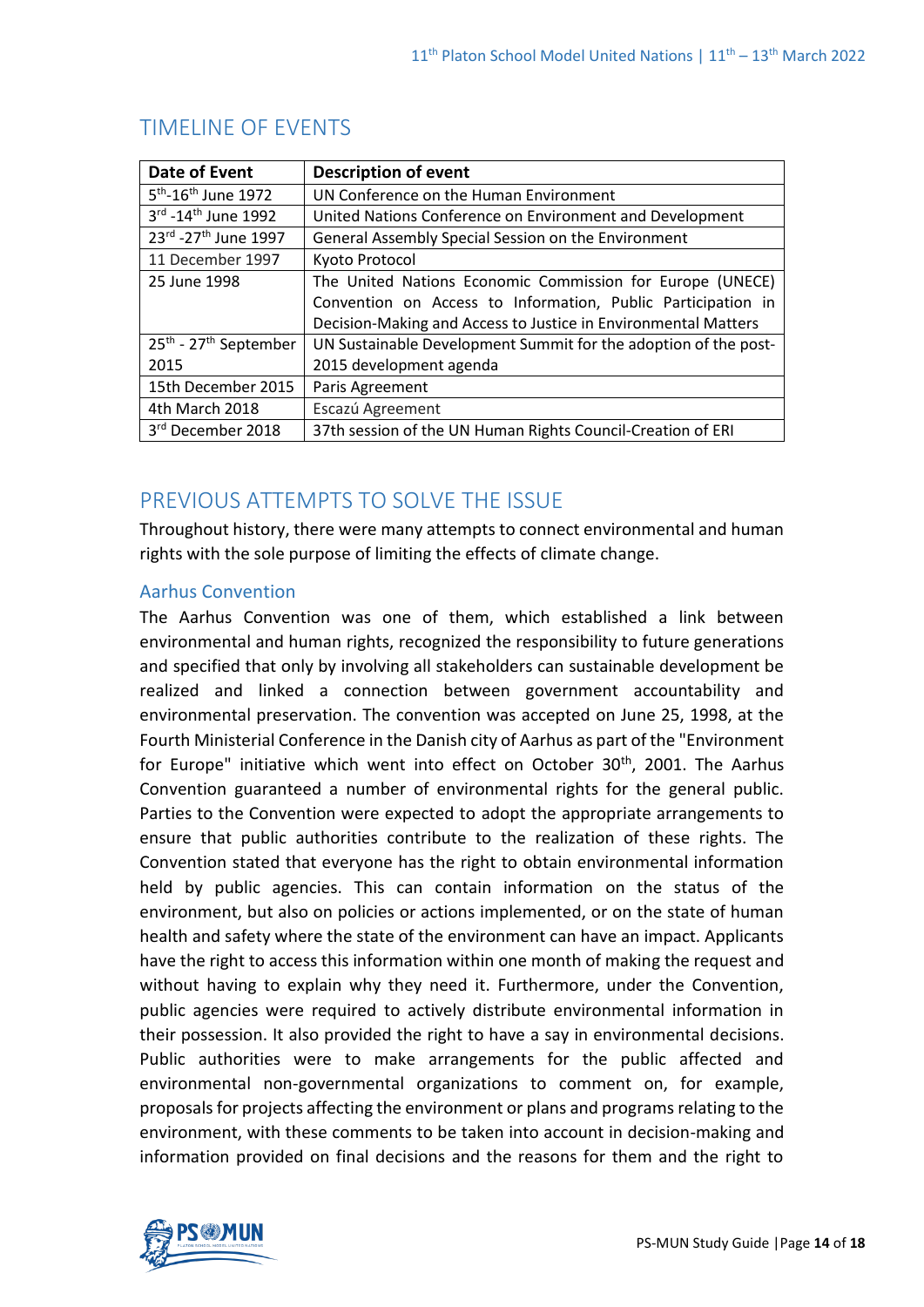review processes in order to dispute public decisions made in violation of the two aforementioned rights or environmental legislation in general<sup>11</sup>.

### Rio Declaration on Environment and Development

The Rio Declaration, often known as the Earth Summit, was a brief declaration created at the 1992 United Nations "Conference on Environment and Development" (UNCED). The Rio Declaration outlined 27 principles to help countries achieve long-term sustainable development. Human beings are "entitled to a healthy and productive life in harmony with the environment", according to the Rio Declaration. The Rio Declaration recognizes the necessity of a public role, but advocates for it on the basis of efficiency: "Environmental issues are best handled with the participation of all concerned individuals at the relevant level".

### UNEP & UNHRC plans for a new cooperation agreement

Another attempt was the signing of a new cooperation agreement. The UN Environment Programme (UNEP) and the UN Human Rights Office have prioritized efforts to promote and protect environmental and human rights as dangers to individuals and communities defending their environmental and land rights intensifying in many parts of the world. The aim of this agreement is to improve assistance for national governments in promoting human rights-based policies, notably in the areas of sustainable natural resource management, development planning, and climate change action, monitoring threats against environmental rights defenders, advocating for better protection, demand more effective accountability for perpetrators of violence and intimidation, build networks of environmental human rights defenders, and promote meaningful and informed participation in environmental decision-making by rights defenders and civil society.

### Escazú Agreement

The Escaz Agreement, which has received 12 ratifications, is expected to enter into force in early 2021, much to the delight of the world community. The Escaz Agreement, which came out of the United Nations Conference on Sustainable Development (Rio+20) in 2012, is the world's first legally binding instrument to include provisions on environmental human rights defenders (EHRDs), as well as the first environmental agreement adopted in Latin America and the Caribbean. One of its most important clauses is that it recognizes the right of current and future generations to live in a healthy environment. Michelle Bachelet, the United Nations High Commissioner for Human Rights, said at a high-level gathering organized by the Economic Commission for Latin America and the Caribbean (ECLAC), 'the Escazú Agreement comes at a very opportune time because we can make a real commitment to change. It provides a cornerstone for environmental democracy, international cooperation and multilateralism and that must be at the center of efforts to build back

<sup>11</sup> "Aarhus Convention." *Aarhus Convention - Environment - European Commission*, https://ec.europa.eu/environment/aarhus/.

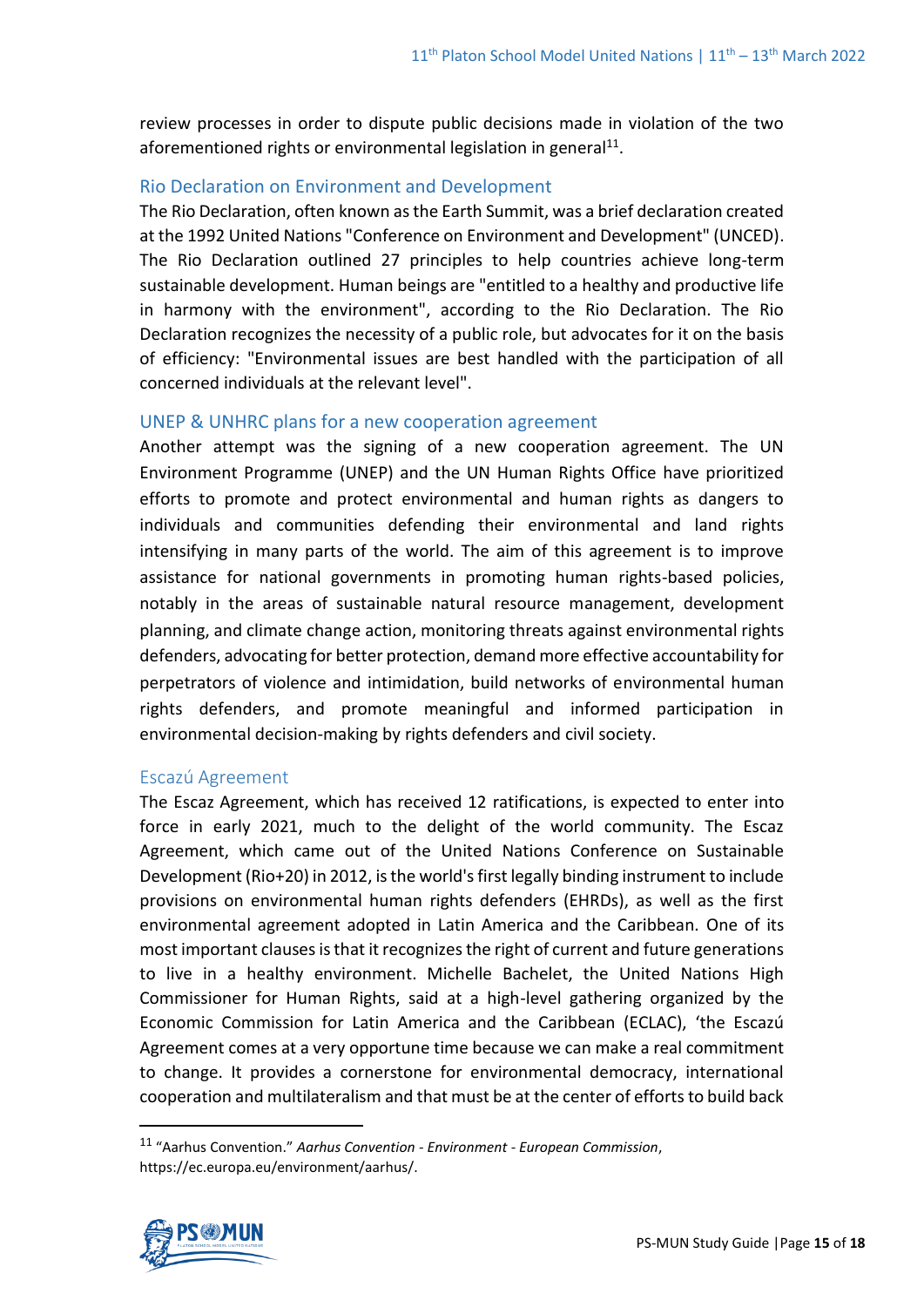a human rights-based approach. This agreement is crucial as it ensures full enjoyment of environmental rights to knowledge and justice, as well as encouraging public involvement in environmental decision-making processes.<sup>12</sup>

# POSSIBLE SOLUTIONS

Connecting environmental and human rights is crucial in order to mitigate the consequences of environmental problems across the globe.

### Access to information on environmental rights for the youth

First and foremost, it is of the utmost importance to ensure the proper information of citizens on environmental rights. Hence, a solution is to provide access to information on environmental rights through educational programs, created and funded by the government. This will prevent misinformation and hence the abuse of certain rights. It is essential for the youth to be educated on environmental and human rights and have complete knowledge of such matters. An individual subject can be integrated in the school syllabus worldwide informing students for their rights and their cruciality. If this is not possible, a school seminar could take place in the facilities of the school. In cases of Less Economically Developed Countries, which lack economic resources, the UN and NGOs can fund the campaigns, in order not to burden the economy.

### Establishment of international institution

Secondly, an international institution must be established. The institution will monitor the extent of which the environmental rights will be followed and it will assist governments in fulfilling their environmental obligations and supervise the process. This will provide data and may contribute to better understanding the issue and as a result provide more effective solutions and measures. In every case that there is a violation of environmental and human rights, the responsible actor will face severe consequences, including imprisonment and other punishments, determined by the institution in collaboration with the government and the legislature. For this, it is essential to initiate a global institution to develop legislation that promotes and protects environmental rights. The legislation of the global institution will be the guide to the consequences that the offender will face.

### Campaigns in the promotion of the ERI

Lastly, the UN and other NGOs should promote the environmental rights initiative globally, through advertising and campaigns and produce legal and policy guidance on environmental rights to better assist all sectors in understanding and executing environmental rights duties. Also, these two bodies should be responsible in assisting countries to connect environmental and human rights, through the initiative, and keep a track of their progress.

<sup>12</sup> "The Escazú Agreement: A Landmark Regional Treaty for Environmental Defenders." *Universal Rights Group*, 10 Feb. 2021, https://www.universal-rights.org/contemporary-and-emerging-humanrights-issues/the-escazu-agreement-a-landmark-regional-treaty-for-environmental-defenders/.

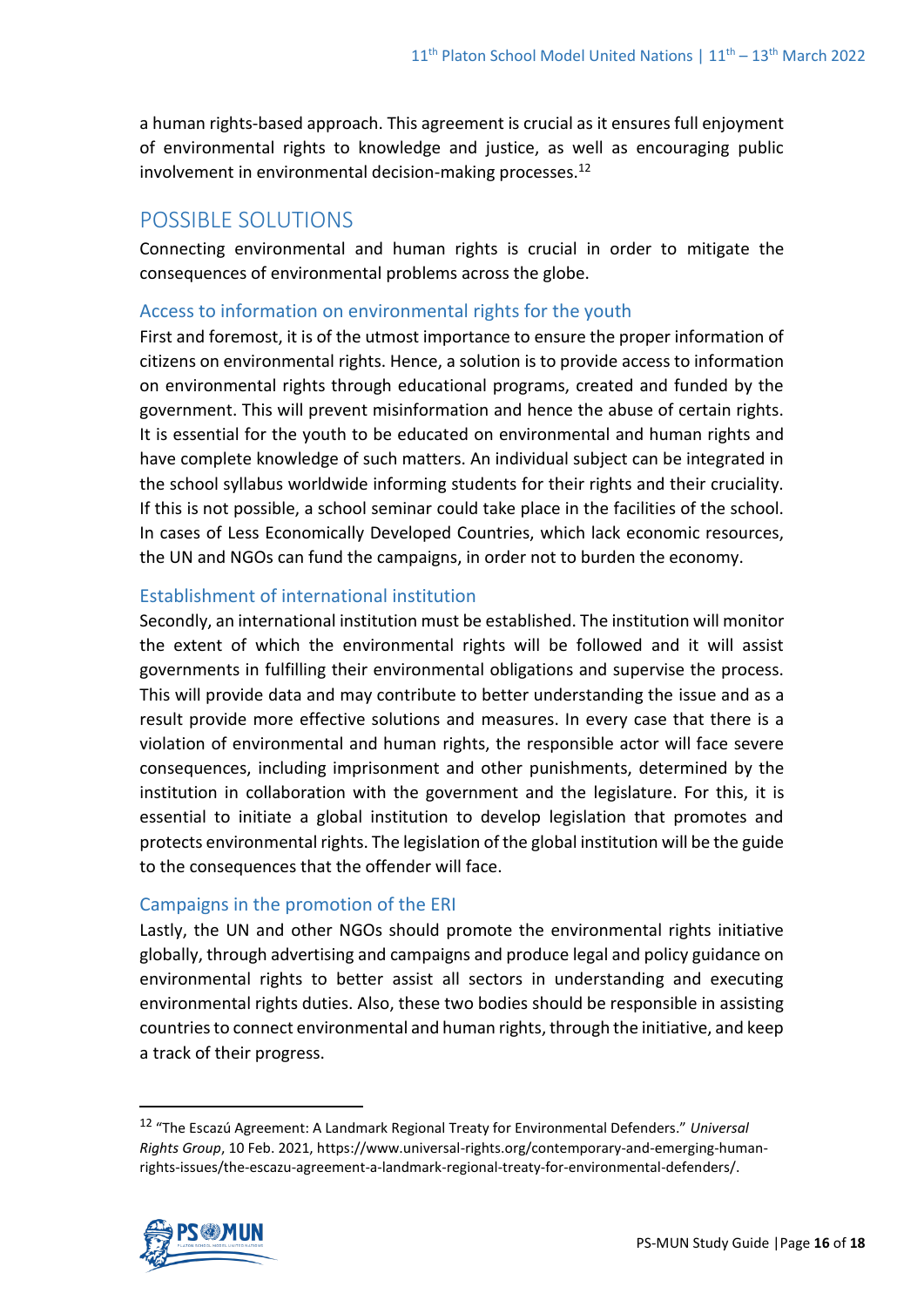# BIBLIOGRAPHY

*The Environmental Rights Initiative*. https://wedocs.unep.org/bitstream/handle/20.500.11822/25651/ERI\_Factsheet.pdf?seq uence=1&isAllowed=y.

"Introduction." *UNECE*, https://unece.org/environment-policy/publicparticipation/aarhus-convention/introduction.

"Aarhus Convention." *Aarhus Convention - Environment - European Commission*, https://ec.europa.eu/environment/aarhus/.

"Human Rights and the Environment." *– Geneva Environment Network*, https://www.genevaenvironmentnetwork.org/fr/ressources/nouvelles/human-rightsand-the-environment/.

Environment, UN. "Supporting the 2030 Agenda and 'The Future We Want.'" *UNEP*, https://www.unep.org/explore-topics/environmental-rights-and-governance/what-wedo/supporting-2030-agenda-and-future-we.

*Understanding Human Rights and Climate change1 - OHCHR*. https://www.ohchr.org/Documents/Issues/ClimateChange/COP21.pdf.

Environment, UN. "Advancing Environmental Rights." *UNEP - UN Environment Programme*, http://stg.unenvironment.org/zh-hans/advancing-environmental-rights.

Hub, IISD's SDG Knowledge. "UNEP Launches Environmental Rights Initiative: News: SDG Knowledge Hub: IISD." *SDG Knowledge Hub*, http://sdg.iisd.org/news/unep-launches-environmental-rights-initiative/.

Environment, UN. "Goal 13: Climate Action." *UNEP*, https://www.unep.org/exploretopics/sustainable-development-goals/why-do-sustainable-development-goalsmatter/goal-13.

"United Nations Conference on the Human Environment, Stockholm 1972." *United Nations*, Nations, Nations, Nations, https://www.un.org/en/conferences/environment/stockholm1972.

"UN World Commission on Environment and Development, Ed., Report of the World Commission on Environment and Development: Our Common Future." *Environment & Society Portal*, 14 Sept. 2017, https://www.environmentandsociety.org/mml/unworld-commission-environment-and-development-ed-report-world-commissionenvironment-and.

"About Human Rights and Environment." *OHCHR*, https://www.ohchr.org/EN/Issues/Environment/SREnvironment/Pages/AboutHRandE nvironment.aspx.

"Brief Introduction to Human Rights and the Environment - Aequitas." *Aequitas Human Rights*, 12 Aug. 2018, https://www.aequitas-humanrights.org/human-rightseducation/the-environment/brief-introduction-to-human-rights-and-the-environment/.